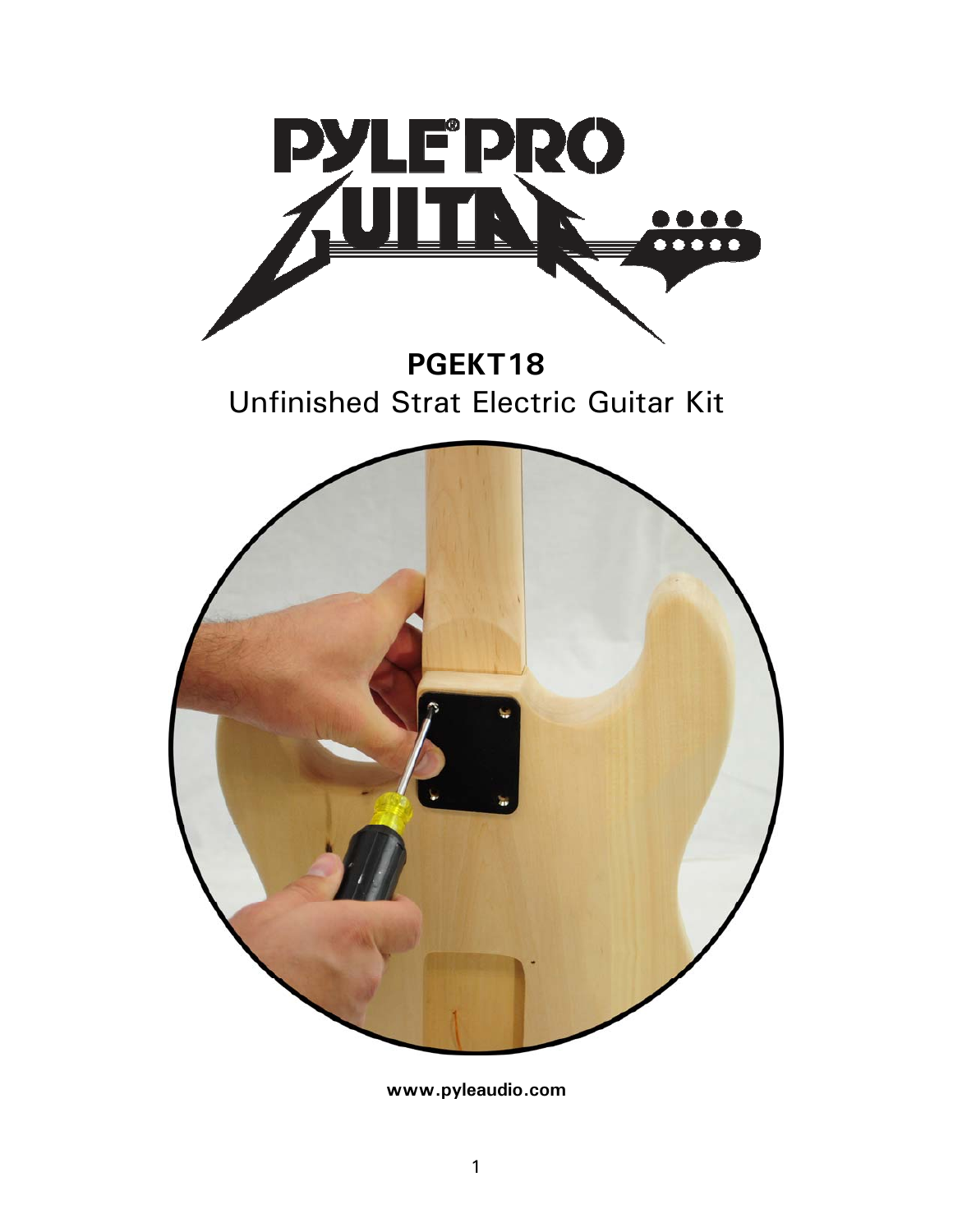Thank you for your purchase of the **PGEKT18**. Please follow these instructions to build your new electric guitar. Don't forget to register your product online @ www.pyleaudio.com.

### **1. Parts Overview**



| <b>Letter</b> | <b>Quantity</b> | <b>Description</b>        |  |
|---------------|-----------------|---------------------------|--|
| A             |                 | Body                      |  |
| в             |                 | <b>Neck</b>               |  |
| C             |                 | Output Jack               |  |
| D             |                 | <b>Pickguard Assembly</b> |  |
| E             |                 | <b>Tremolo Unit</b>       |  |
| F             |                 | Tremolo Arm               |  |
| G             |                 | <b>Spring Claw</b>        |  |
| Н             | 5               | Springs                   |  |
|               | 1               | <b>Back Plate</b>         |  |
| J             | 6               | <b>Tuning Machines</b>    |  |
| Κ             | $\overline{2}$  | <b>String Holders</b>     |  |
|               | 1               | <b>Neck Plate</b>         |  |
| M             | 6               | <b>Strings</b>            |  |
| N             |                 | 1/4" Guitar Cable         |  |
|               | $\overline{2}$  | <b>Strap Buttons</b>      |  |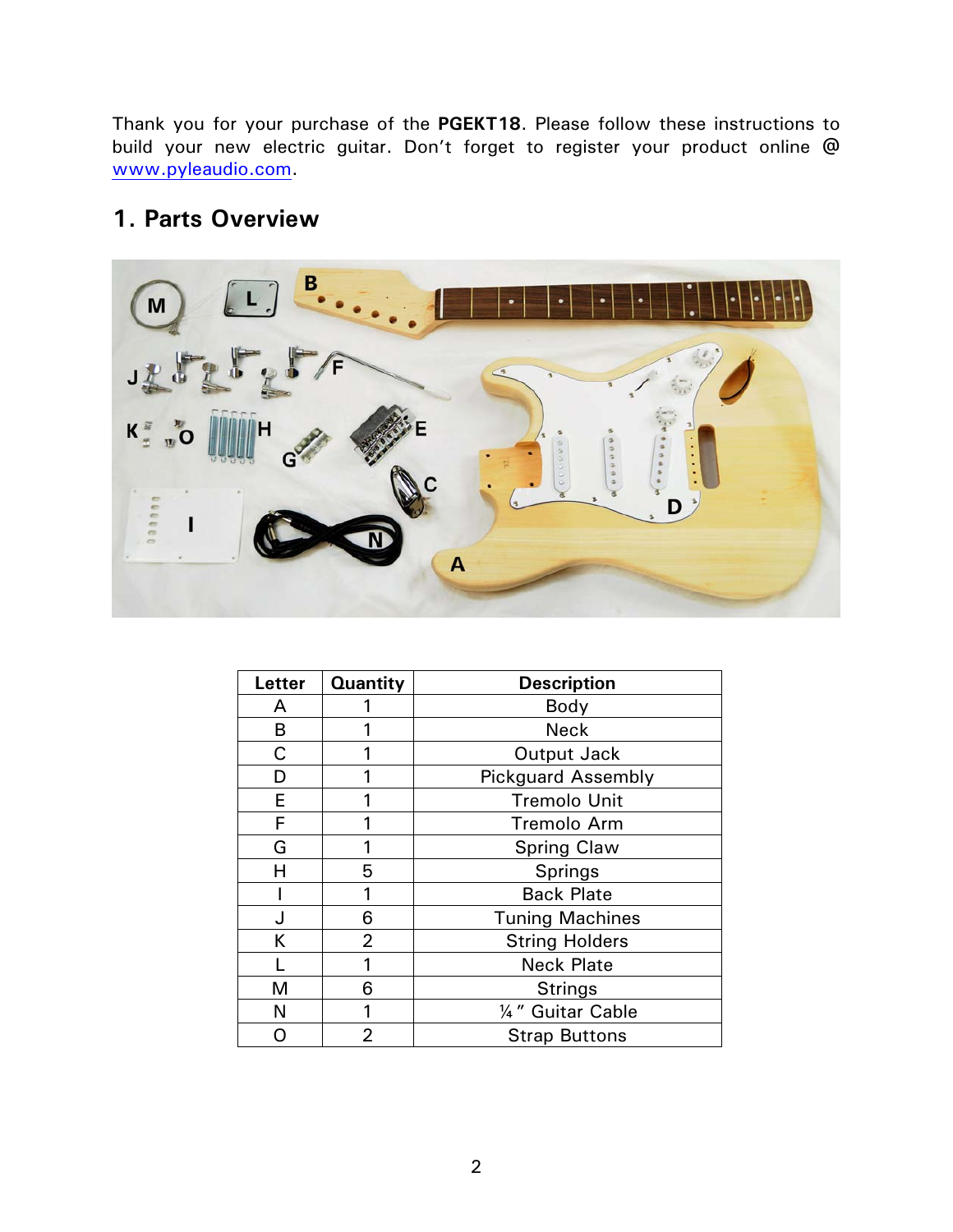### **2. Finishing the Body and Neck**

A high quality, custom finish will let your musical instrument reflect your personality. Though the tone and playing characteristics of the instrument will not be affected, you can take great pride in the look of your guitar. The neck and body of your Pyle Electric Guitar Kit have been sealed, sanded, and are ready for final finishing.

Decide whether or not you want a color coat or a clear coat for a more natural finish.

### **Color Coat**

We recommend using acrylic lacquer spray paint commonly found at automotive parts stores. In addition to coming in a variety of colors, this spray paint is extremely durable and resistant to cracking.

Hang the body safely. Begin each spray stroke in the air on one side of the body and continue until you reach the air on the other side. Overlap each stroke by one half, and every other stroke spray crosswise, then length wise. This technique will provide an even color distribution.

Although lacquer dries quickly, attempts to spray too much in one coat can result in runs or bubbles in the finish. Spraying should not be attempted on excessively humid or rainy days. One or two coats of color should be enough -- it should not be necessary to sand between coats unless there are drips or runs to be leveled. All exposed surfaces should be dead level with a satin gloss.

### **Clear Coat**

The clear lacquer topcoat is also available at automotive parts stores. We advise using the same brand of color and clear coat for compatibility. The clear coat should be applied the same way as the color coat -- two or three coats should be adequate. For best results, the body finish should be allowed to harden for one week before the final rubout and polish.

**Note:** To avoid runs and drips, hold the can 6 to 10 inches from the surface. Make sure the area where you spray is well ventilated.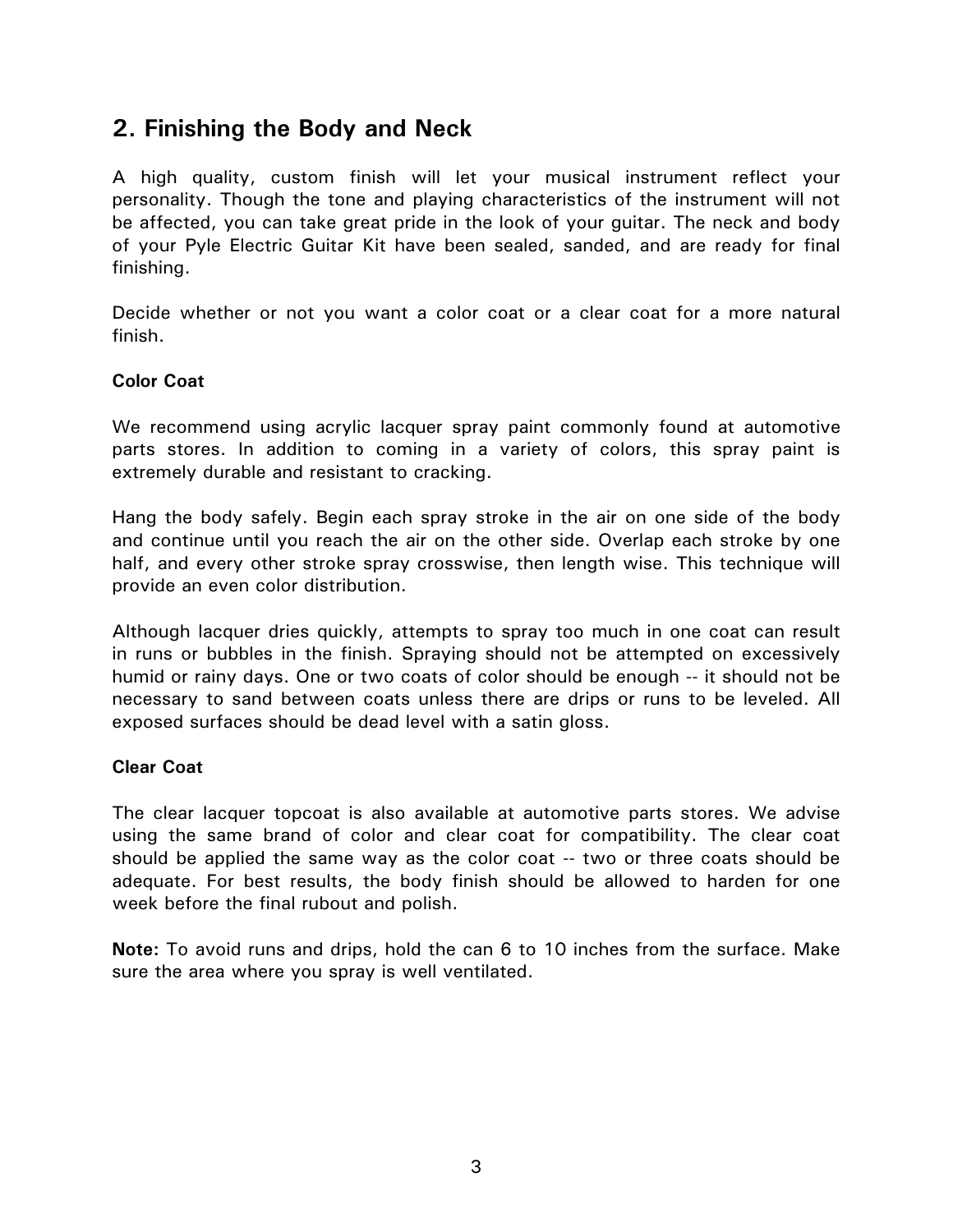# **3. Shaping the Headstock**

The headstock of the PEGKT18 has been left oversized so that you may customize it with your own shape. Take this opportunity to really show off your personal style. We recommend drawing the shape on the headstock using a pencil, then cutting with a bandsaw or simple coping saw. Once completed, use a half round file to level the contoured edge of the peghead. Sand the edge to smooth using #400 fine grit sandpaper.

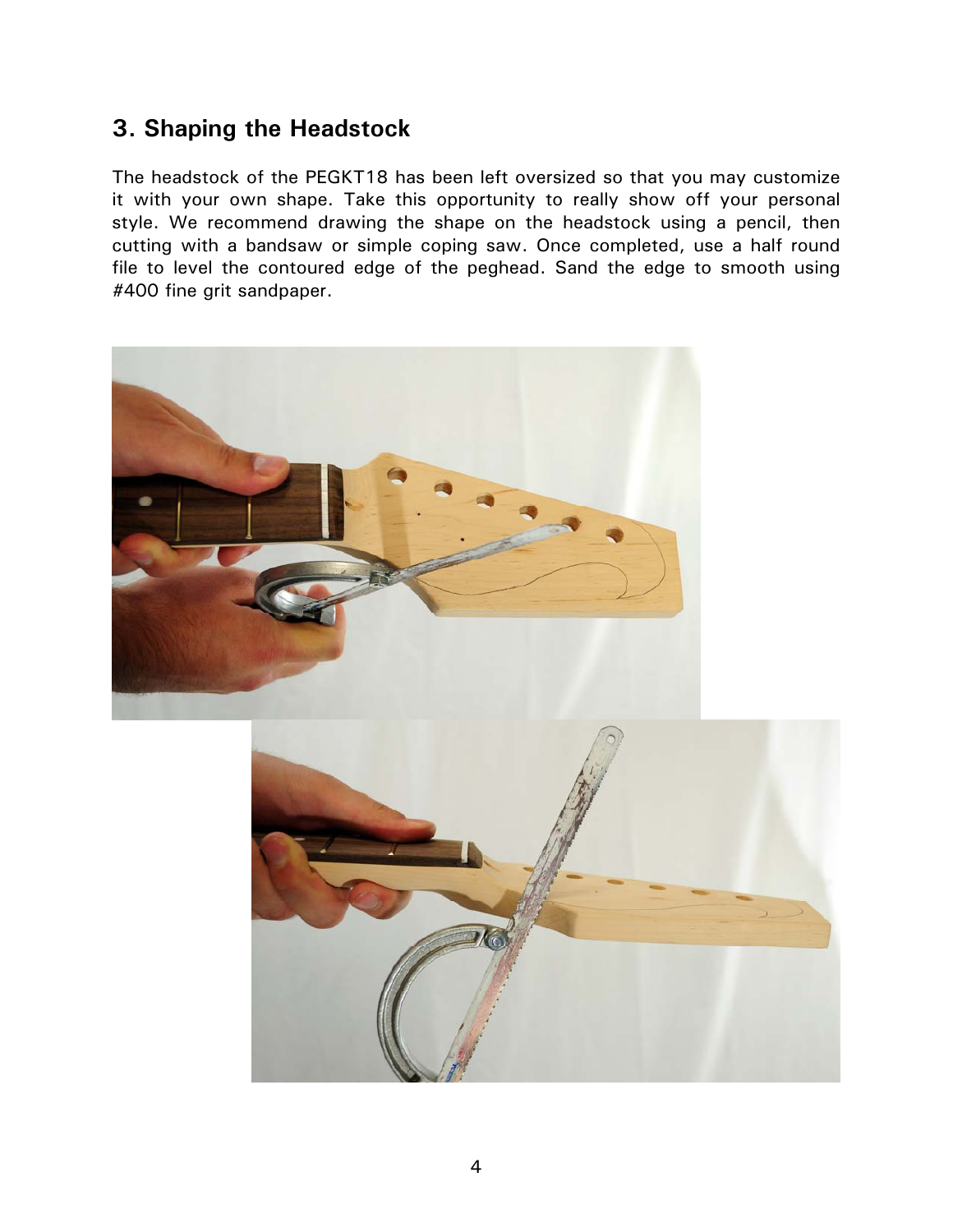### **4. Assembling The Body**

### **i. Output Jack (Part C)**

The cavity for the output jack is located on the lower right hand side of the body. A  $\frac{1}{4}$ " hole has been drilled to connect the output jack cavity to the pickup cavity. Run the two wires through this hole and attach the jack to the body using the two provided screws.



#### **ii. Spring Claw (Part G)**

Turn the body over to attach the spring claw. The ground wire that has been soldered to the spring claw should be directed through the hole in the cavity so that it enters the pickup cavity.



#### **iii. Pickguard Assembly (Part D)**

The three wires from the pickguard assembly must be connected to the three wires that you have already fed into the pickup cavity. Each wire has a mini plug in its end. First slide back the shrink tubing and plug white to white, black to black, and blue to blue. Carefully slide the shrink tubing over the connectors. Heat the tubing with a match to seal the connectors. Attach the pickguard assembly to the body with the screws provided.

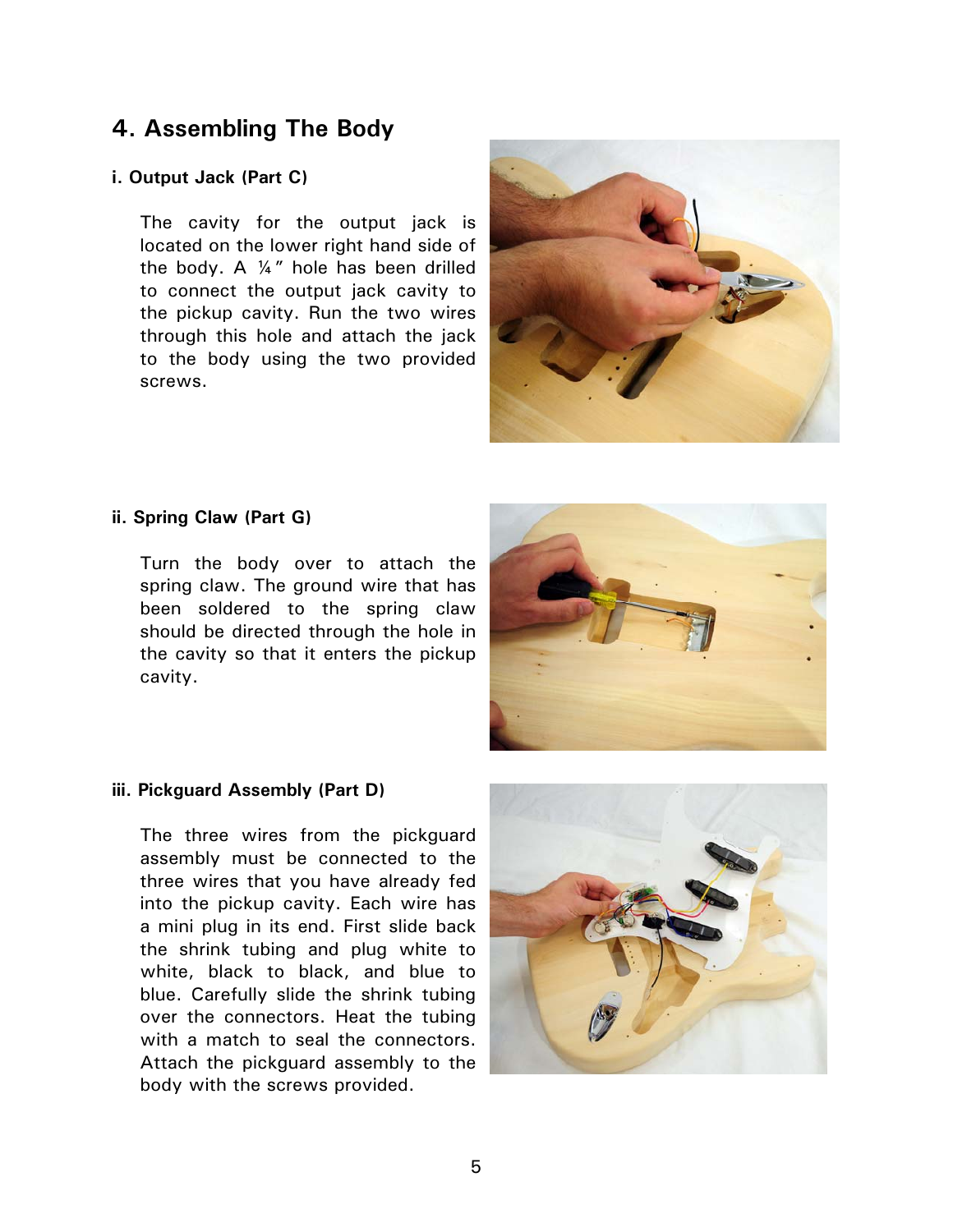# **4. Assembling The Body (cont'd)**

### **iv. Tremolo Unit (Part E)**

Attach the tremolo unit using the six screws provided; do not overtighten. Attach springs between the spring claw and the tremolo block -- most players use 3 springs only. Finally, screw the tremolo arm into the tremolo unit.

### **v. Backplate (Part I)**

Attach the backplate to cover the spring cavity. This step is optional -- many players leave this plate off in order to easily access the tremolo block, especially for changing strings.

#### **vi. Strap buttons (Part O)**

Screw the two strap buttons onto the butt of the guitar and the other onto the left horn of the body.

# **5. Assembling the Neck**

### **i. Tuners (Part J)**

Push the six bushings into the holes in the face of the headstock and then attach the 6 tuners using the 12 screws provided.

### **ii. String Tree (Part K)**

The string tree is now attached to the peg head. Locate the small hole in the face of the peghead about 3 inches above the string nut. Slip the string notches onto the screw



followed by the round cylindrical spacer. The string tree pulls the first and second strings of the guitar downward. That downward pressure will keep the strings from popping out of the nut slots while you are playing.

#### **iii. Neck/Body Attachment**

Attach the neck to the body using the four large screws. The neck plate acts as a large washer and covers the locator hole on the back of the body.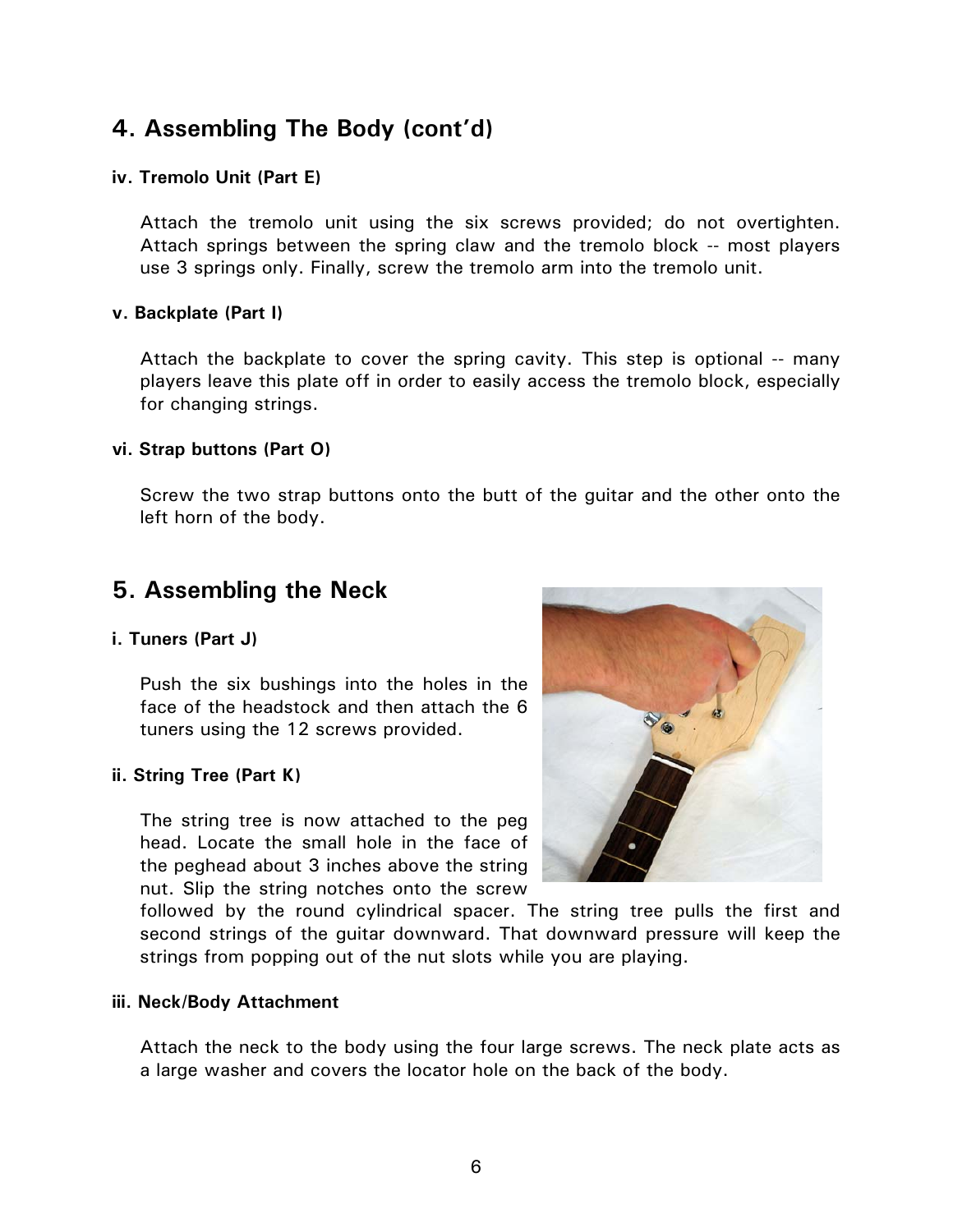# **6. Set Up**

- **i. Strings and tuning**: Put the strings on and tune to pitch.
- **ii. Tremolo adjustment**: If the tremolo leans forward and rests against the body, adjust the spring plate using the two screws holding it to the body to increase or decrease tension on the springs. This floating tremolo system should be parallel to the body at rest.
- **iii. Truss rod adjustment**: The adjustable truss rod in the neck of your guitar has been shop adjusted and should not require and change. If the neck should develop a dip or hollow spot over time, it can be removed by tightening the truss rod adjustment nut that protrudes from the base of the headstock just above the nut.

A "back bow" or "hog back" can be removed by loosening the nut. Be careful adjusting the truss rod -- as little as 1/4 of a turn can greatly alter the shape of the neck.

- **iv. Action at the nut**: Setting the string action that is right for you starts at the string nut. The slots at the string nut should already be close to perfect -- but you might want to make some adjustment.
- To do so, push the sixth string down between the second and third fret. The space between the top of the first fret and the bottom of the string should be about .006", or just about the thickness of paper. If the gap is wider, you should deepen the slot with a small needle file until it is correct -- but do not file too deep. (If the slot is too deep, you can fill it with a mixture of white plastic sanding dust and crazy glue to rehspae the slot.) Repeat this process for the 5 other strings. Remember that the action at the nut is right or wrong, not a matter of personal preference.
- **v. Adjusting the height of the strings over the 12<sup>th</sup> fret: Minor adjustments in the** string action can be made by raising or lowering the individual saddles on the tremolo bridge with the small hex key that has been provided with your kit. Use the chart to assist you; this action adjustment *is* a matter of personal preference.

|                      | <b>First String</b> | <b>Sixth String</b> |
|----------------------|---------------------|---------------------|
| <b>Low Action</b>    | 1/32"               | 1/16''              |
| <b>Medium Action</b> | 1/16''              | 3/32"               |
| <b>High Action</b>   | 3/32"               | 1/8''               |